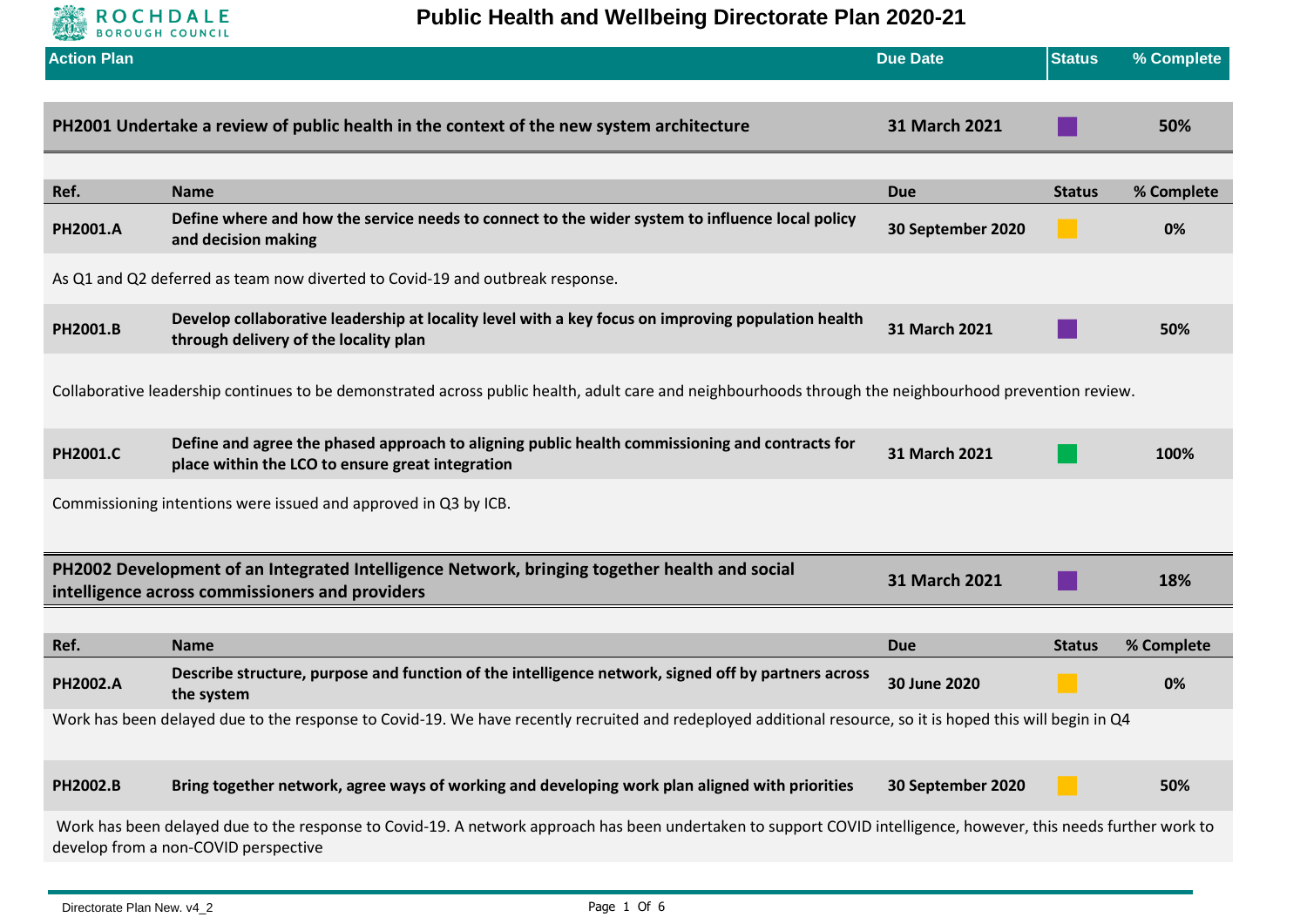

**Public Health and Wellbeing Directorate Plan 2020-21**

| <b>Action Plan</b> |                                                                                                                                                                                                            | <b>Due Date</b>        | <b>Status</b> | % Complete |  |
|--------------------|------------------------------------------------------------------------------------------------------------------------------------------------------------------------------------------------------------|------------------------|---------------|------------|--|
| <b>PH2002.C</b>    | Begin working against work plan, completing at least one piece of joint working                                                                                                                            | <b>31 January 2021</b> |               | 25%        |  |
| support that.      | Joint working has taken place to support the COVID work, however, work still needs to be undertaken to bring together a network more formally and a work plan to                                           |                        |               |            |  |
| PH2002.D           | Reflect on processes, refine approaches, share learning                                                                                                                                                    | 31 March 2021          |               | 0%         |  |
|                    | Work will follow the formation of the network and the work programme.                                                                                                                                      |                        |               |            |  |
|                    |                                                                                                                                                                                                            |                        |               |            |  |
|                    | PH2003 Development of an Environmental Sustainability and Public Health Plan to agree and deliver<br>31 March 2021<br>17%<br>Public Health priorities and actions around the sustainable development goals |                        |               |            |  |
|                    |                                                                                                                                                                                                            |                        |               |            |  |
| Ref.               | <b>Name</b>                                                                                                                                                                                                | <b>Due</b>             | <b>Status</b> | % Complete |  |
| PH2003.A           | Produce an Environmental Sustainability and Public Health Plan                                                                                                                                             | 30 June 2020           |               | 70%        |  |
|                    | No further action undertaken in the last quarter due to Covid19 work priorities, but plan to liaise with council and CCG colleagues in Q4 to progress the work further.                                    |                        |               |            |  |
| PH2003.B           | Agree priorities and joint actions that align with Council's climate change strategy and CCG's<br>actions around sustainability                                                                            | 30 September 2020      |               | 0%         |  |
|                    | Work/update has been delayed due to the response to Covid-19 and will be reviewed in Q4 for actions.                                                                                                       |                        |               |            |  |
| <b>PH2003.C</b>    | Propose developing a steering group to monitor progress on agreed actions                                                                                                                                  | 31 December 2020       | a s           | 0%         |  |
|                    | Work/update has been delayed due to the response to Covid-19 and will be reviewed in Q4 for actions.                                                                                                       |                        |               |            |  |
| PH2003.D           | Embed sustainability actions in the Public Health Business Plan                                                                                                                                            | 31 March 2021          |               | 0%         |  |
|                    | Work/update has been delayed due to the response to Covid-19 and will be reviewed in Q4 for actions.                                                                                                       |                        |               |            |  |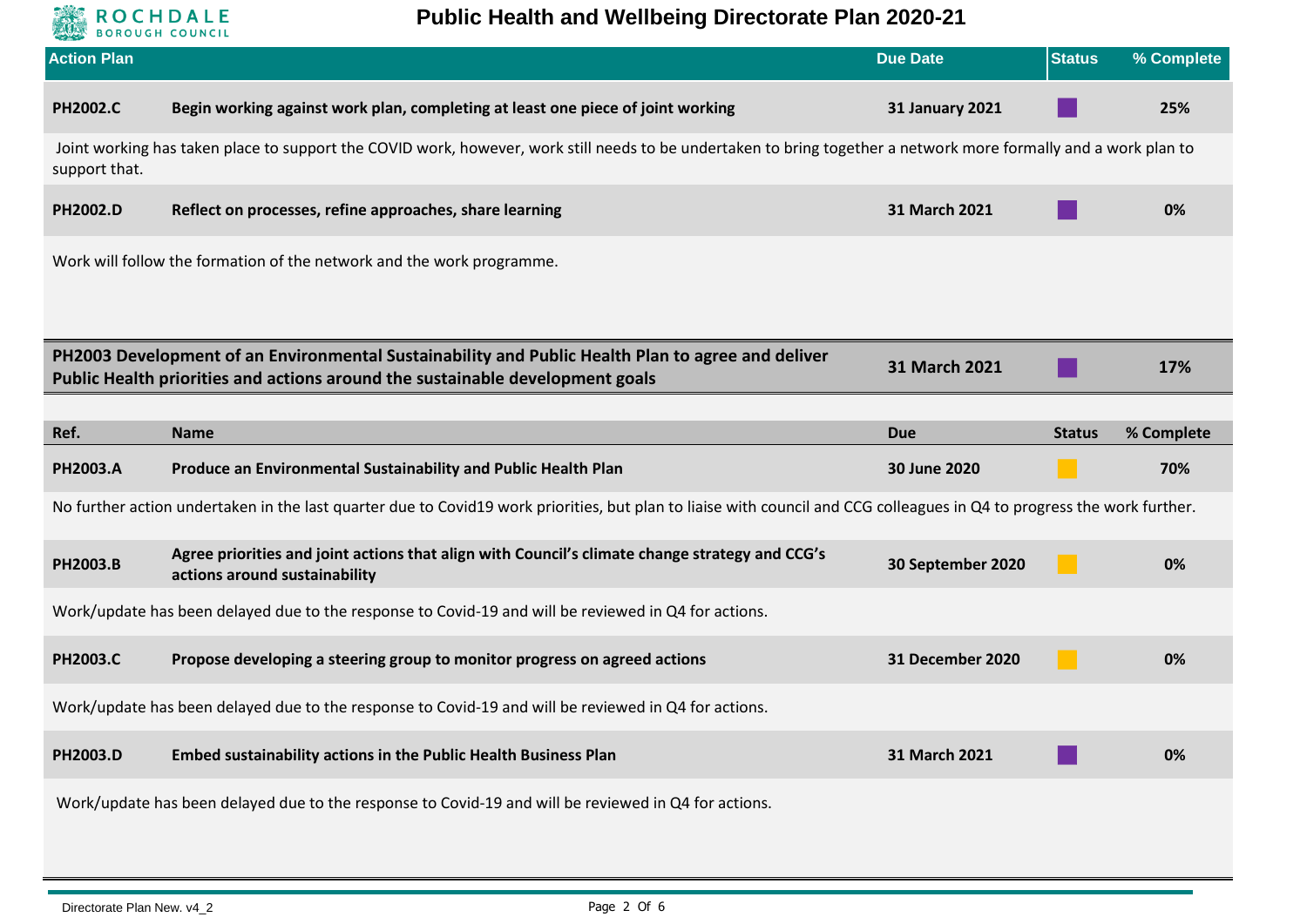

## **Public Health and Wellbeing Directorate Plan 2020-21**

| <b>Action Plan</b>                                                                                                                                                                  |                                                                                                                                                                                                                                     | <b>Due Date</b>  | <b>Status</b> | % Complete |
|-------------------------------------------------------------------------------------------------------------------------------------------------------------------------------------|-------------------------------------------------------------------------------------------------------------------------------------------------------------------------------------------------------------------------------------|------------------|---------------|------------|
|                                                                                                                                                                                     | PH2004 Implement the new tiered delivery model tackling tobacco addiction with a focus on reaching<br>priority groups who have the highest smoking prevalence                                                                       | 31 March 2021    |               | 66%        |
|                                                                                                                                                                                     |                                                                                                                                                                                                                                     |                  |               |            |
| Ref.                                                                                                                                                                                | <b>Name</b>                                                                                                                                                                                                                         | <b>Due</b>       | <b>Status</b> | % Complete |
| PH2004.A                                                                                                                                                                            | Establish and communicate the pharmacy tier 2 offer and pathway through to the specialist<br>service                                                                                                                                | 31 December 2020 |               | 100%       |
| The pharmacy tier 2 offer is now rolled out across 10 pharmacies working closely with the specialist service to offer the appropriate level of support to meet resident's<br>needs. |                                                                                                                                                                                                                                     |                  |               |            |
| <b>PH2004.B</b>                                                                                                                                                                     | Agree the priority groups and planned approach with the provider - needs led approach to<br>identify smokers considering the impact of COVID-19 and those who often experience the greatest 31 December 2020<br>health inequalities |                  |               | 100%       |
|                                                                                                                                                                                     | Priority groups and refreshed smoking pathway in place.                                                                                                                                                                             |                  |               |            |
| <b>PH2004.C</b>                                                                                                                                                                     | Clear recording and reporting to evidence impact and any changes required to strengthen the<br>model                                                                                                                                | 31 March 2021    |               | 0%         |
| Work not due.                                                                                                                                                                       |                                                                                                                                                                                                                                     |                  |               |            |
| PH2005 Lead on the development and implementation of a system wide prevention strategy<br>31 March 2021<br>68%                                                                      |                                                                                                                                                                                                                                     |                  |               |            |
|                                                                                                                                                                                     |                                                                                                                                                                                                                                     |                  |               |            |
| Ref.                                                                                                                                                                                | <b>Name</b>                                                                                                                                                                                                                         | <b>Due</b>       | <b>Status</b> | % Complete |
| <b>PH2005.A</b>                                                                                                                                                                     | Agree the narrative, scope and outputs with key stakeholders across the system recognising the<br>impact and learning of COVID-19 on our prevention priorities                                                                      | 31 December 2020 |               | 75%        |
| Scope has been confirmed and updates have been taken to leadership. Work will continue in Q4 with the majority of system change being implemented in 21/22.                         |                                                                                                                                                                                                                                     |                  |               |            |
| <b>PH2005.B</b>                                                                                                                                                                     | Establish the project team and governance structure                                                                                                                                                                                 | 31 December 2020 |               | 100%       |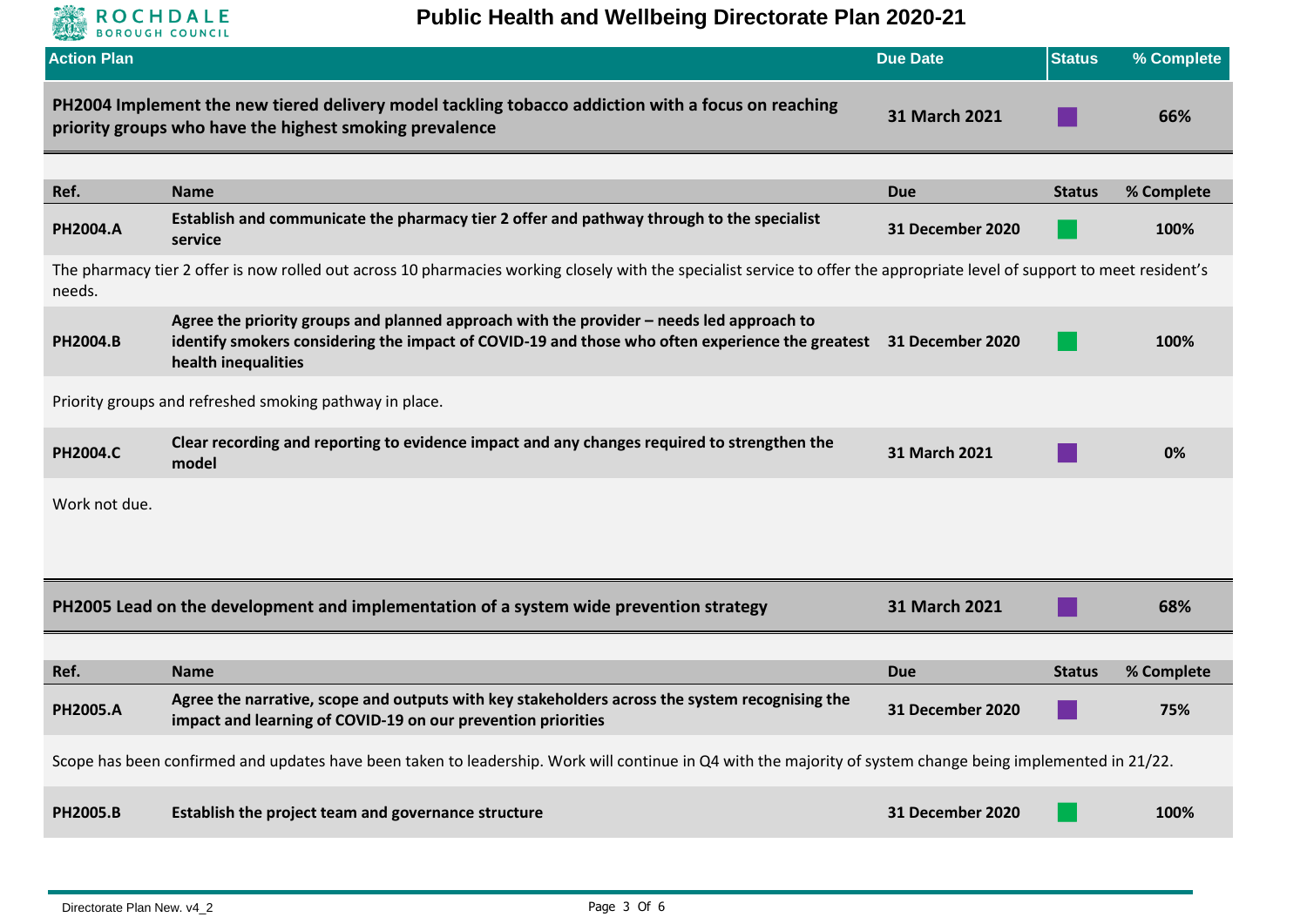

## **Public Health and Wellbeing Directorate Plan 2020-21**

| <b>Action Plan</b>                                                                                                                                                                                                                                         |                                                                                                                                                                                                                                          | <b>Due Date</b>  | <b>Status</b> | % Complete |  |
|------------------------------------------------------------------------------------------------------------------------------------------------------------------------------------------------------------------------------------------------------------|------------------------------------------------------------------------------------------------------------------------------------------------------------------------------------------------------------------------------------------|------------------|---------------|------------|--|
|                                                                                                                                                                                                                                                            | Complete - project team and structure established and governance is routed through leadership.                                                                                                                                           |                  |               |            |  |
| <b>PH2005.C</b>                                                                                                                                                                                                                                            | Develop system wide procurement/development plans including the 2020/21 public health<br>prevention commission and options specific to the complex/ tertiary offer                                                                       | 31 March 2021    |               | 100%       |  |
| Commissioning intentions report relating to Health Improvement service is due to go to January ICB. Procurement will now take place in 21/22. Arrangements for<br>complex adults services have been extended to allow for further development during 21/22 |                                                                                                                                                                                                                                          |                  |               |            |  |
| <b>PH2005.D</b>                                                                                                                                                                                                                                            | Assess progress, achievements and agree next steps                                                                                                                                                                                       | 31 March 2021    |               | 0%         |  |
|                                                                                                                                                                                                                                                            | An update will be provided in Q4.                                                                                                                                                                                                        |                  |               |            |  |
| PH2006 Maximise the workplace health setting approach to reach and improve the wellbeing of our<br>31 March 2021<br>12%<br>health and care workforces                                                                                                      |                                                                                                                                                                                                                                          |                  |               |            |  |
|                                                                                                                                                                                                                                                            |                                                                                                                                                                                                                                          |                  |               |            |  |
| Ref.                                                                                                                                                                                                                                                       | <b>Name</b>                                                                                                                                                                                                                              | <b>Due</b>       | <b>Status</b> | % Complete |  |
| PH2006.A                                                                                                                                                                                                                                                   | Finalise the refreshed Rochdale Borough Workplace Strategy and implementation plan identifying<br>the targeted workforces (including substance misuse service, mental health service, Rochdale<br><b>Infirmary Staff and care homes)</b> | 31 December 2020 |               | 25%        |  |
| Work/update has been delayed due to the response to Covid-19 and will begin in Q4                                                                                                                                                                          |                                                                                                                                                                                                                                          |                  |               |            |  |
| PH2006.B                                                                                                                                                                                                                                                   | Implement the workplace health and care plan with regular progress reports to the public health<br>team and Strategic Place Board                                                                                                        | 31 March 2021    |               | 0%         |  |
| Work/update has been delayed due to the response to Covid-19 and will begin in Q4                                                                                                                                                                          |                                                                                                                                                                                                                                          |                  |               |            |  |
| PH2007 Recommission the Sexual Health Service to ensure improved access to services and alignment to<br><b>GM vision</b>                                                                                                                                   |                                                                                                                                                                                                                                          | 31 March 2021    |               | 57%        |  |
|                                                                                                                                                                                                                                                            |                                                                                                                                                                                                                                          |                  |               |            |  |
| Ref.                                                                                                                                                                                                                                                       | <b>Name</b>                                                                                                                                                                                                                              | <b>Due</b>       | <b>Status</b> | % Complete |  |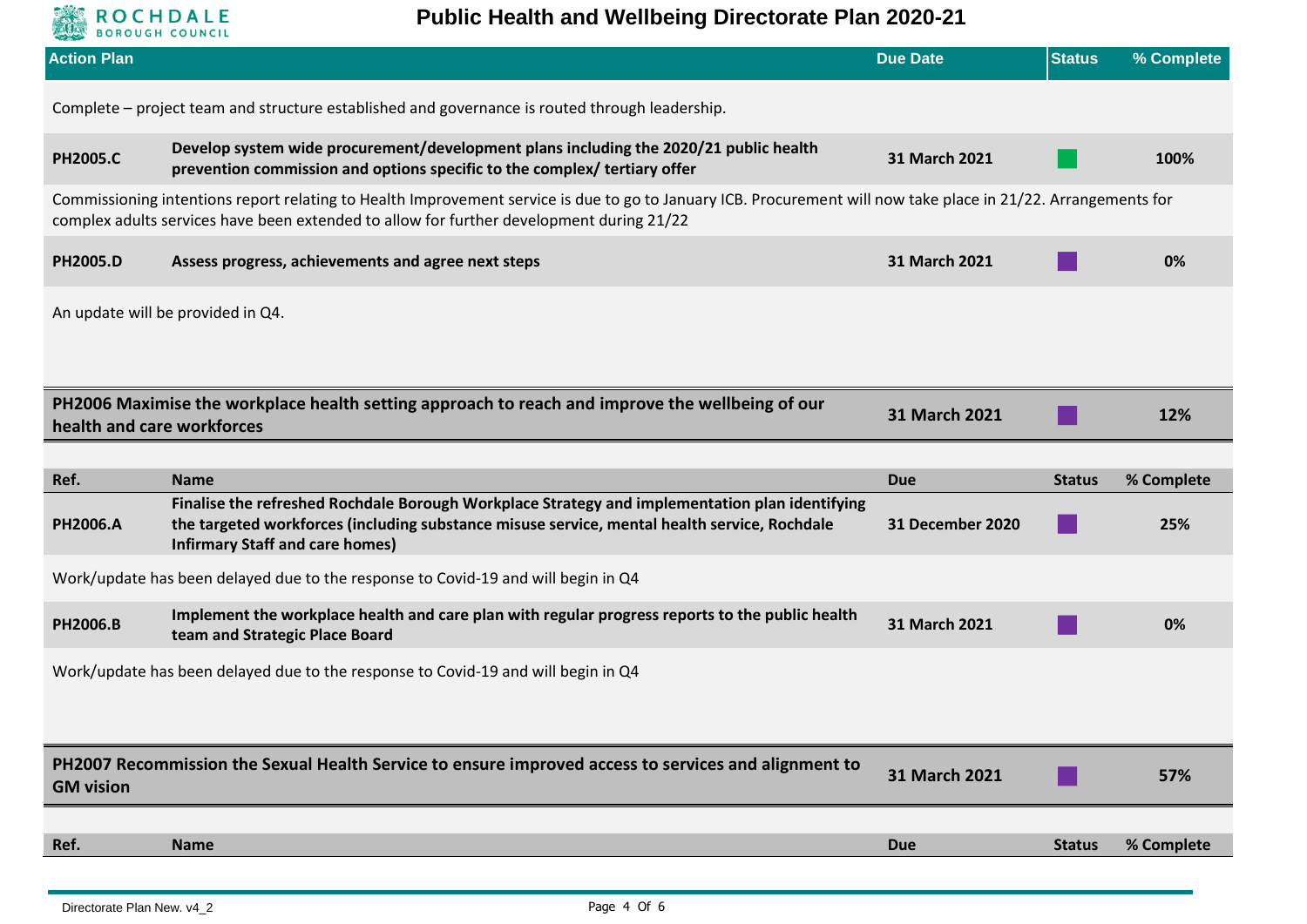

**Public Health and Wellbeing Directorate Plan 2020-21**

| <b>Action Plan</b>                                                                                                                                                                                    |                                                                                                                                                                                                                                                                                                                                                                                                                         | <b>Due Date</b>        | <b>Status</b> | % Complete |  |
|-------------------------------------------------------------------------------------------------------------------------------------------------------------------------------------------------------|-------------------------------------------------------------------------------------------------------------------------------------------------------------------------------------------------------------------------------------------------------------------------------------------------------------------------------------------------------------------------------------------------------------------------|------------------------|---------------|------------|--|
| PH2007.A                                                                                                                                                                                              | Undertake a Health Needs Assessment including consultation across the NES                                                                                                                                                                                                                                                                                                                                               | <b>31 January 2021</b> |               | 100%       |  |
| Needs assessment is complete.                                                                                                                                                                         |                                                                                                                                                                                                                                                                                                                                                                                                                         |                        |               |            |  |
| PH2007.B                                                                                                                                                                                              | Hold a market engagement event for providers to engage in a conversation with providers of<br>sexual and reproductive health services around the future landscape                                                                                                                                                                                                                                                       | 31 March 2021          |               | 100%       |  |
|                                                                                                                                                                                                       | A market engagement event has taken place.                                                                                                                                                                                                                                                                                                                                                                              |                        |               |            |  |
| <b>PH2007.C</b>                                                                                                                                                                                       | Develop service specification with developmental requirements clearly outlined; consider learning<br>from Covid-19                                                                                                                                                                                                                                                                                                      | 31 October 2020        |               | 30%        |  |
|                                                                                                                                                                                                       | The risk of going out to procurement whilst still in a global pandemic is currently being considered. Concerns have been raised as to whether NHS organisations will be in<br>a position to bid for tenders given the current pressures and this could result in an uncompetitive/bias market. As this is a tri borough contract it is being discussed with<br>our partners - recommendations will be presented to ICB. |                        |               |            |  |
| PH2007.D                                                                                                                                                                                              | Procure agreed service specification and award contract                                                                                                                                                                                                                                                                                                                                                                 | 30 November 2020       |               | 0%         |  |
|                                                                                                                                                                                                       | Awaiting the outcome of whether to recommission as outlined above.                                                                                                                                                                                                                                                                                                                                                      |                        |               |            |  |
| priorities                                                                                                                                                                                            | PH2008 Provide public health leadership for managing the Covid-19 outbreak and health protection                                                                                                                                                                                                                                                                                                                        | 31 March 2021          |               | 68%        |  |
|                                                                                                                                                                                                       |                                                                                                                                                                                                                                                                                                                                                                                                                         |                        |               |            |  |
| Ref.                                                                                                                                                                                                  | <b>Name</b>                                                                                                                                                                                                                                                                                                                                                                                                             | <b>Due</b>             | <b>Status</b> | % Complete |  |
| <b>PH2008.A</b>                                                                                                                                                                                       | Manage the prevention and outbreak management plan for at a local level                                                                                                                                                                                                                                                                                                                                                 | 31 March 2021          |               | 75%        |  |
| We are working to the COVID19 Outbreak Plan and have a COVID management plan that is updated weekly.                                                                                                  |                                                                                                                                                                                                                                                                                                                                                                                                                         |                        |               |            |  |
| <b>PH2008.B</b>                                                                                                                                                                                       | Provide community infection control advice and guidance across the system                                                                                                                                                                                                                                                                                                                                               | 31 March 2021          |               | 100%       |  |
| The work around infection control continues to be delivered via our duty desk. IPC advice is provided to various complex settings across the borough as a part of our Tier<br>1 Contact Tracing work. |                                                                                                                                                                                                                                                                                                                                                                                                                         |                        |               |            |  |
| <b>PH2008.C</b>                                                                                                                                                                                       | Lead the development of the local response for Test, Track and Trace                                                                                                                                                                                                                                                                                                                                                    | 31 March 2021          |               | 50%        |  |
|                                                                                                                                                                                                       |                                                                                                                                                                                                                                                                                                                                                                                                                         |                        |               |            |  |